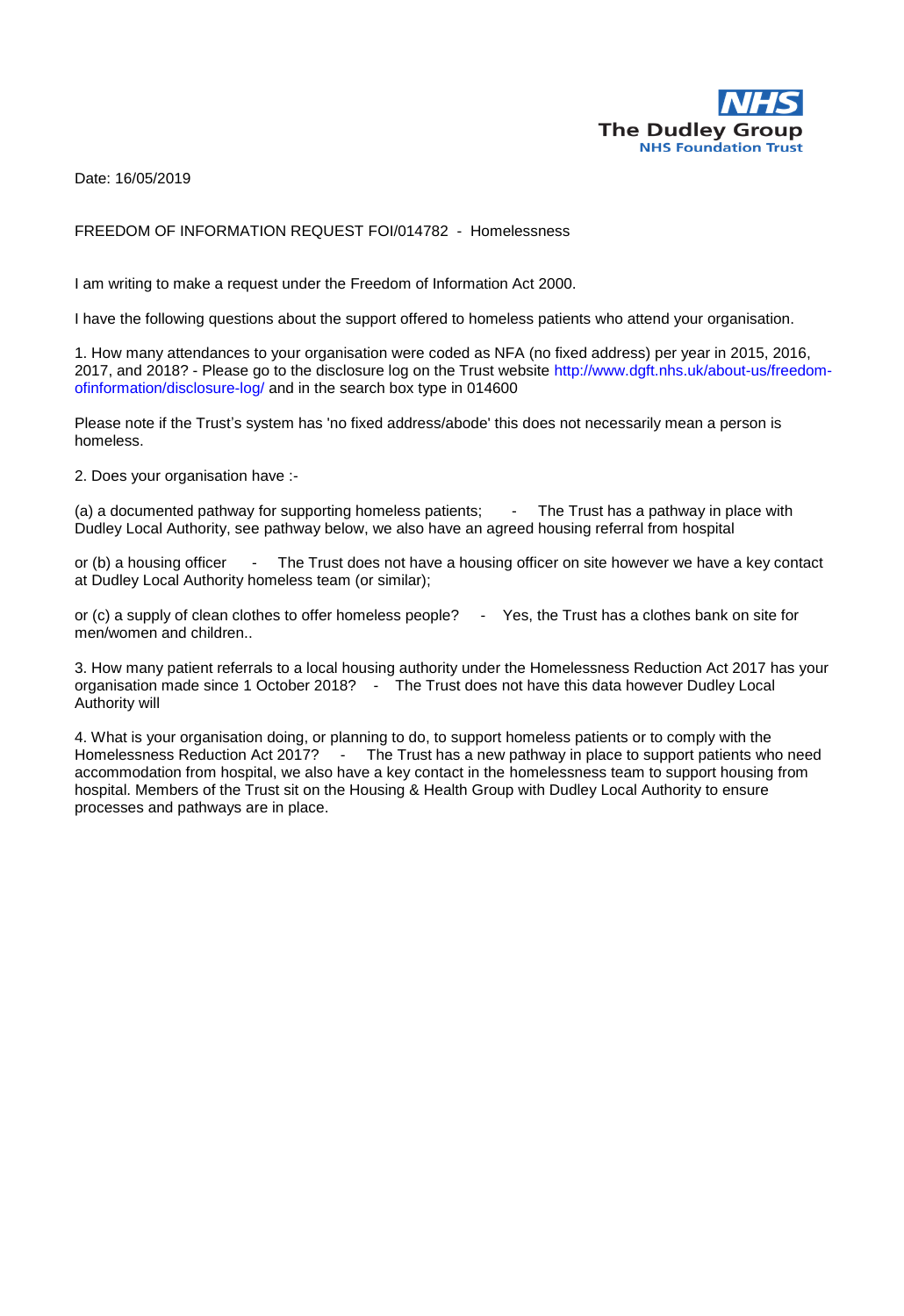# Dudley Housing Pathway

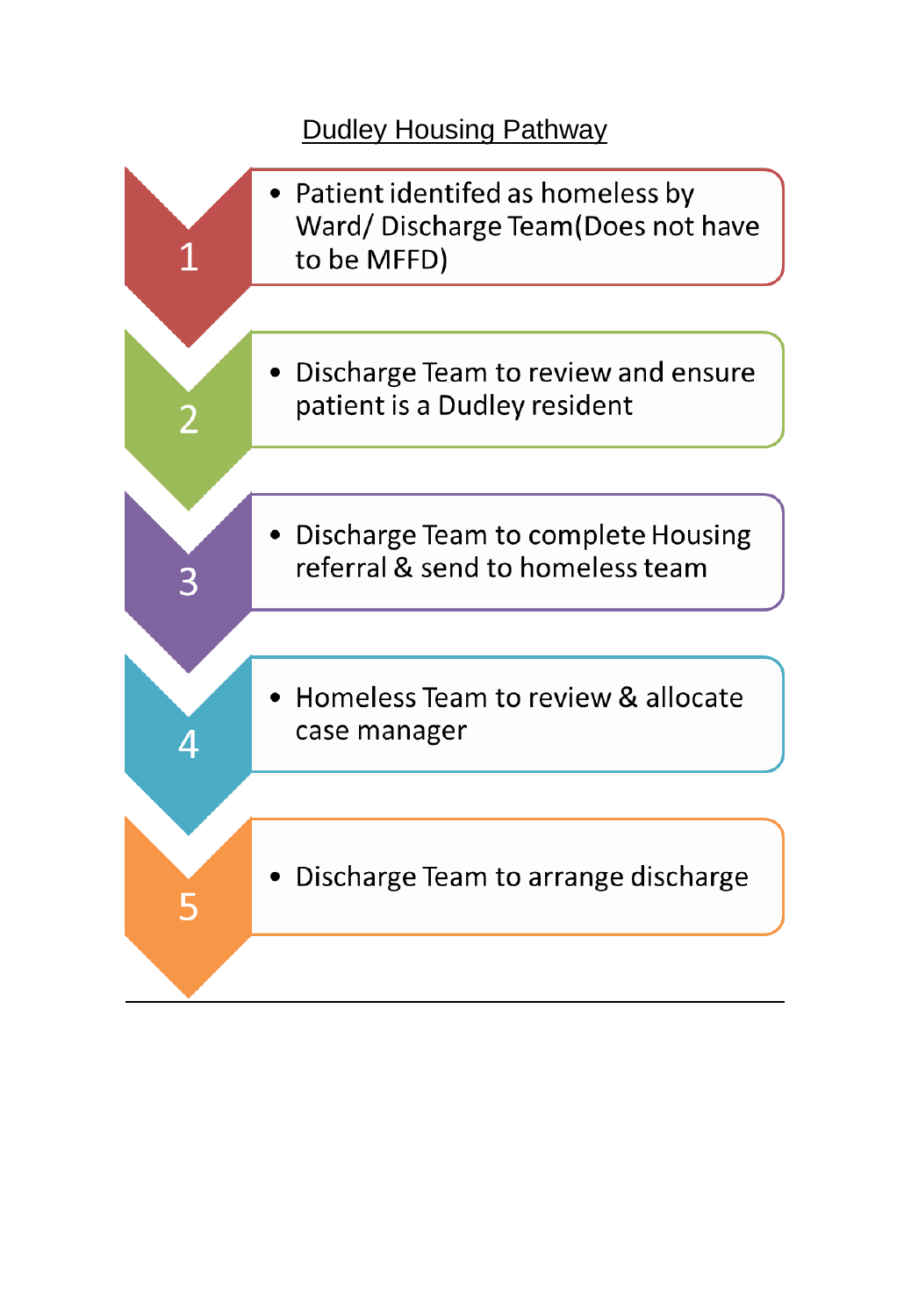## **Homelessness Prevention Team Referral Form**

| Name:                                                               |  |                                      |                 |
|---------------------------------------------------------------------|--|--------------------------------------|-----------------|
| Date of birth:                                                      |  | Gender:                              |                 |
| Address prior to admission to hospital:                             |  |                                      |                 |
| Date moved to this address:                                         |  |                                      |                 |
| Tenure (including whether sole or joint<br>owner or tenant):        |  |                                      |                 |
| OR Last settled address (if street<br>homeless prior to admission): |  |                                      |                 |
| Dates at this address:                                              |  | From:                                | To <sup>-</sup> |
| Contact Number for patient:                                         |  |                                      |                 |
| Time of day best to be contacted:                                   |  |                                      |                 |
| Referring Agency (please delete):                                   |  | Hospital Social Work Team/Ward Staff |                 |
| Name & contact number of SW or Ward<br>Staff                        |  |                                      |                 |
| Ward or Correspondence Address if different from above              |  |                                      |                 |

#### Please provide any information about the patient that would have an impact on the type of accommodation that is required- eg: mobility issues

#### Please give details of everyone who would normally live with the patient

| Title | Surname |  | <b>Status</b> | Forename   Age   D.O.B   Marital   Sex   Relationship to<br>patient |
|-------|---------|--|---------------|---------------------------------------------------------------------|
|       |         |  |               |                                                                     |
|       |         |  |               |                                                                     |
|       |         |  |               |                                                                     |
|       |         |  |               |                                                                     |

## **Ethnicity (please tick)**

| White - British        | Mixed Other         | Black - African |
|------------------------|---------------------|-----------------|
| White – Irish          | Asian – Indian      | Black - Other   |
| White - Other          | Asian – Pakistani   | Chinese         |
| Mixed - White and      | Asian - Bangladeshi | Other           |
| <b>Black Caribbean</b> |                     |                 |
| Mixed - White and      | Asian - Other       |                 |
| <b>Black African</b>   |                     |                 |
| Mixed – White and      | Black - Caribbean   |                 |
| Asian                  |                     |                 |

### **Nationality (please tick)**

| <b>British</b>        | Latvia    | Slovenia                  |
|-----------------------|-----------|---------------------------|
| Bulgaria              | Lithuania | <b>Other EEA National</b> |
| <b>Czech Republic</b> | Poland    | <b>Non EEA National</b>   |
| Estonia               | Romania   | UK National returned in   |
|                       |           | last two vears            |
| Hungary               | Slovakia  |                           |

What is the patient's first language?

Will an interpreter be needed for interview?

## Disability (yes/no & details):